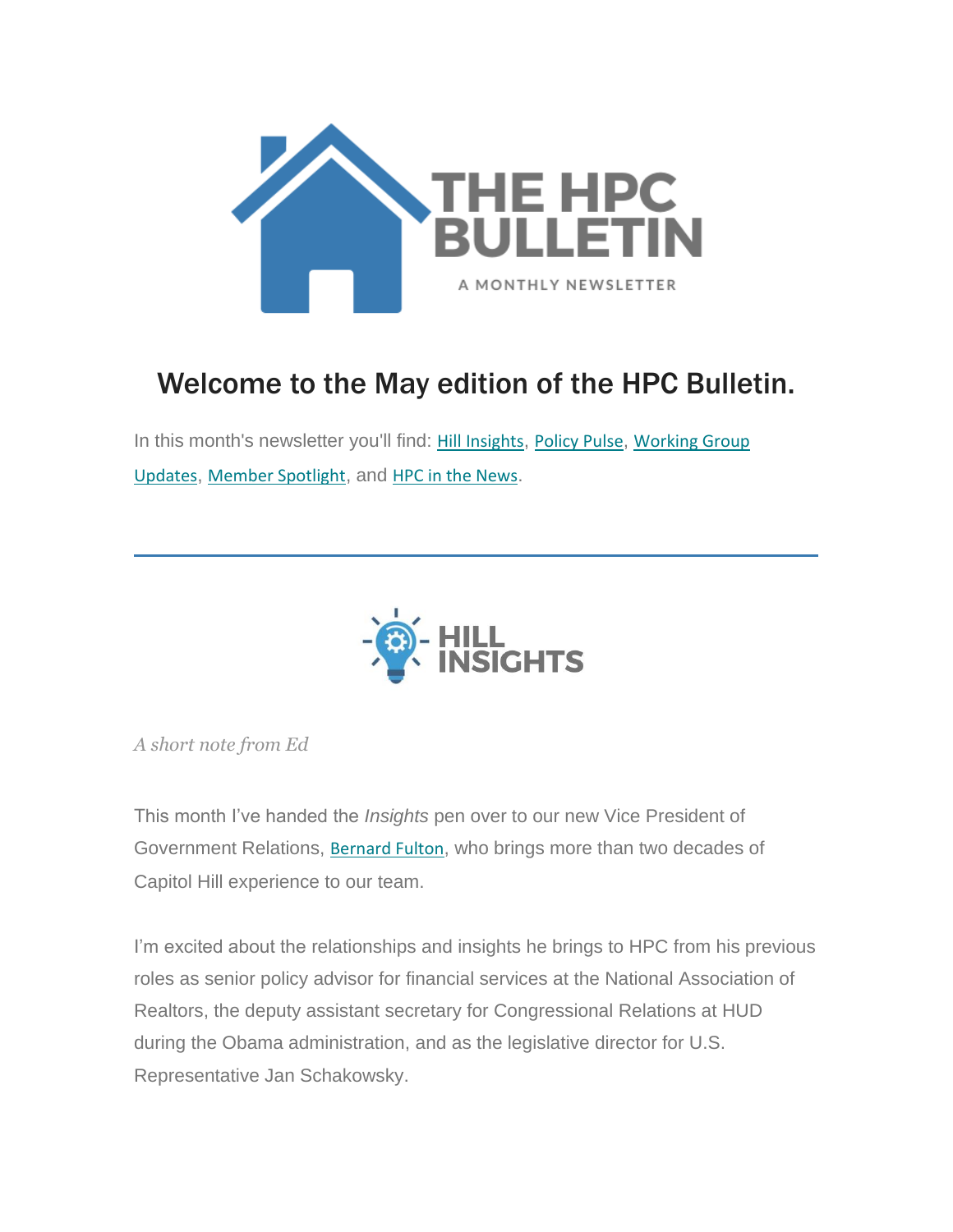

# **The First 100 Days**

The 100-day mark of a new Presidential administration is a traditional Washington insider check point to gauge the effectiveness of a new administration as well as an opportunity to reassess prognostications.

From President Biden's perspective, Congress' swift [adoption of the](https://housingpolicycouncil.us4.list-manage.com/track/click?u=5140623077e4523696cc45400&id=13d0fb8160&e=c083e28ab2)  ["American Rescue Plan"](https://housingpolicycouncil.us4.list-manage.com/track/click?u=5140623077e4523696cc45400&id=13d0fb8160&e=c083e28ab2) makes it almost impossible to count the first 100 days as anything but a success. The administration will be full bore ahead on Biden's promised agenda which, when applied to the mortgage business, means preserving and expanding homeownership for a broad and diverse consumer base.

However, there are more reasons than just ARP to make this prediction. Recovery from the pandemic-induced downturn appears strong, in contrast to the slow improvement experienced after the economic downturn that Barack Obama inherited. Moreover, while partisan objections to the Biden agenda in Washington are profound, it appears that the President, like Ronald Reagan before him, is willing to go over their heads and directly to voters by pushing broadly popular policies. Biden Republicans, anyone?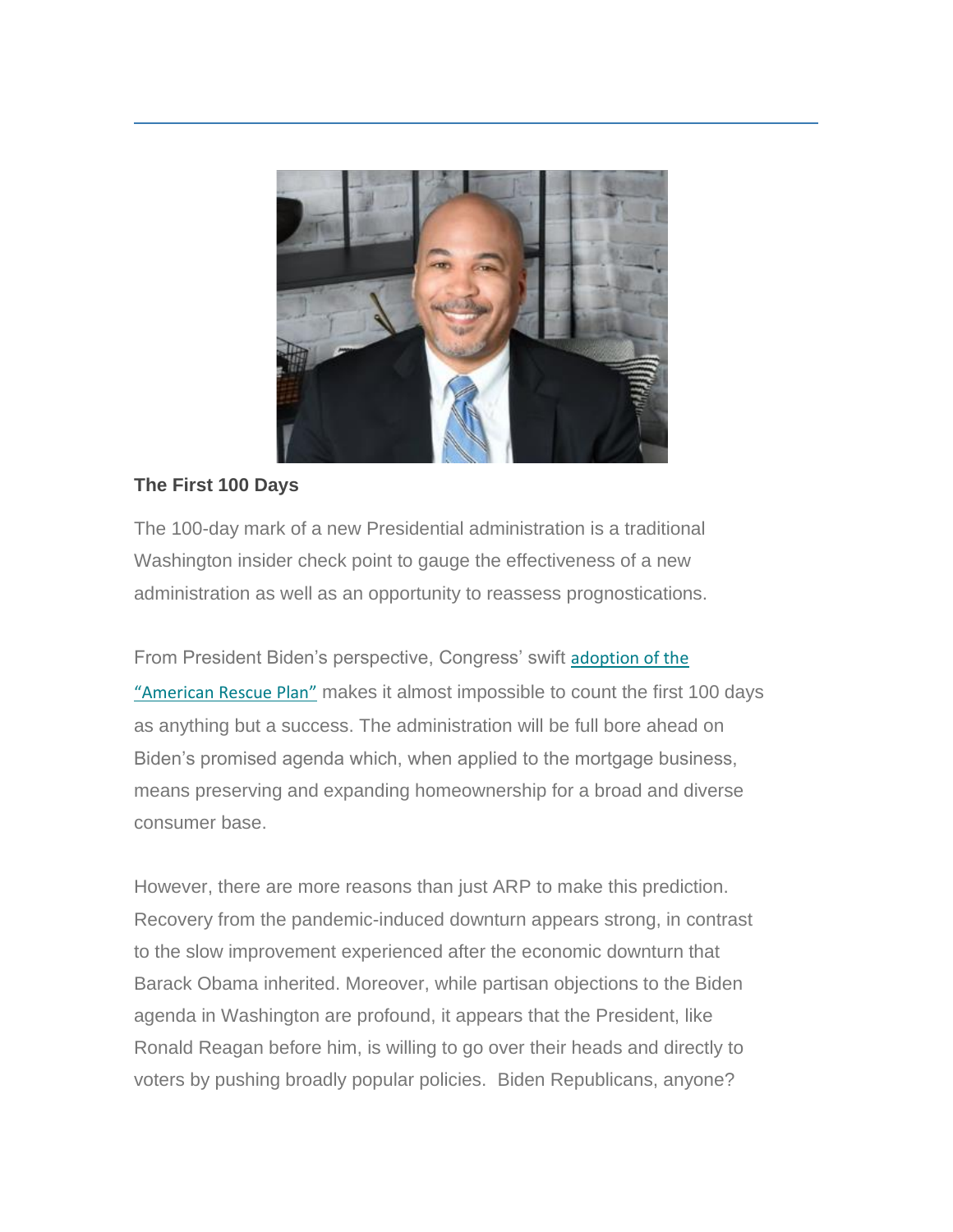I also believe President Biden has eager allies in Senator Sherrod Brown (D-OH) and Representative Maxine Waters (D-CA), the Chairpersons, respectively, of the Senate Banking and House Financial Services Committees. Both have already helmed [hearings](https://housingpolicycouncil.us4.list-manage.com/track/click?u=5140623077e4523696cc45400&id=1fff0c709e&e=c083e28ab2) that, at least in part, [explored](https://housingpolicycouncil.us4.list-manage.com/track/click?u=5140623077e4523696cc45400&id=dde40ab4a8&e=c083e28ab2) how to expand homeownership through President Biden's proposed infrastructure package.

Further, Chairwoman Waters has already introduced portions of an infrastructure package that [includes downpayment assistance](https://housingpolicycouncil.us4.list-manage.com/track/click?u=5140623077e4523696cc45400&id=e6649a0c20&e=c083e28ab2) (also a Biden campaign proposal). Waters' committee also passed Housing Subcommittee Chairman Emanuel Cleaver's bill creating a regulatory task force to explore [fairer real estate appraisals](https://housingpolicycouncil.us4.list-manage.com/track/click?u=5140623077e4523696cc45400&id=c27cb7ca3a&e=c083e28ab2) for rural and minority communities.

With many administration positions still to be filled and many proposals still to be hammered into bills and regulations, details of the Biden agenda are yet to be finalized. However, I am certain that housing policy will be featured prominently. I prognosticate a busy future for us all.

Bernard Farther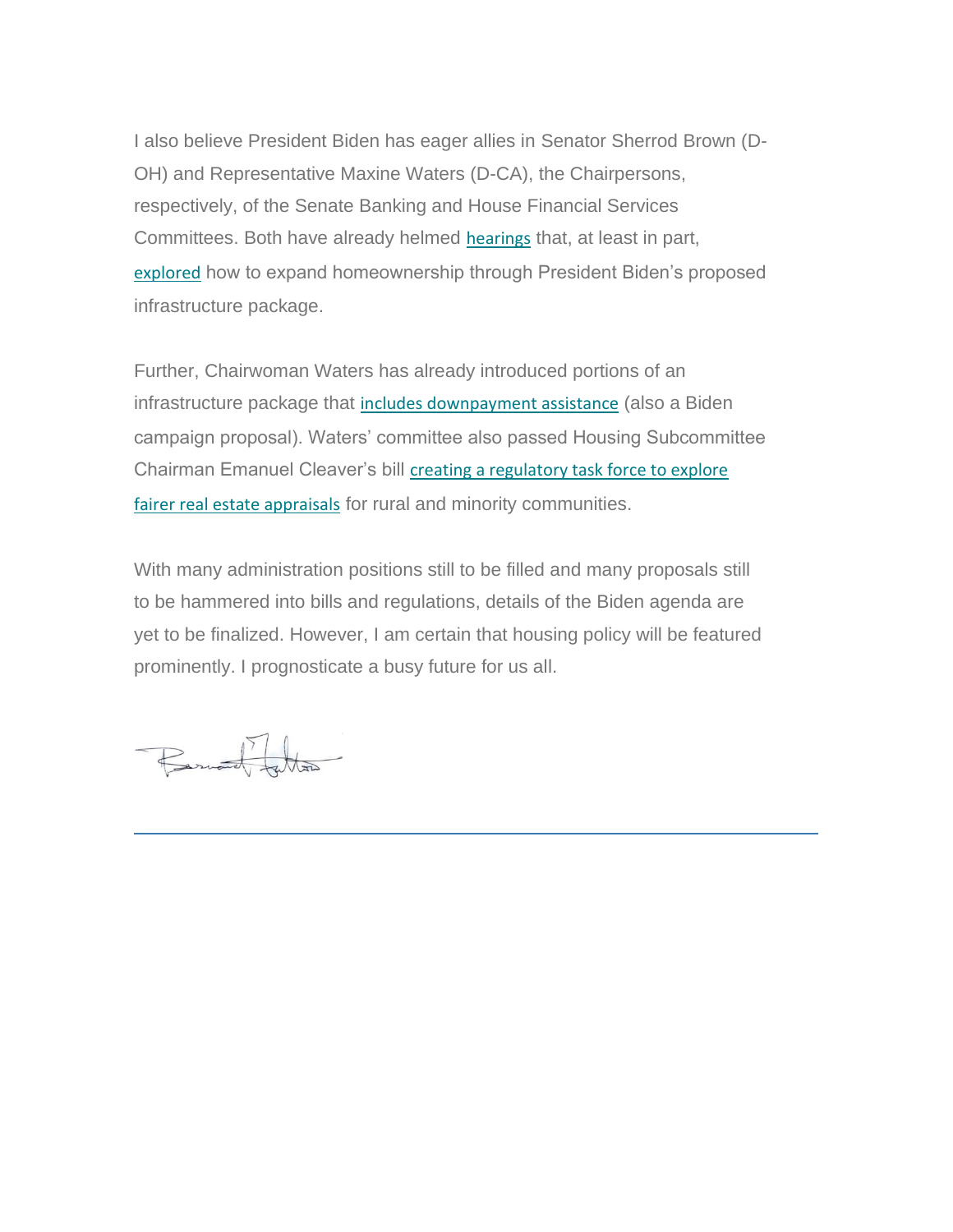



# <span id="page-3-0"></span>**The Impact of Racial Inequities on Black Homeownership.**

We kicked off our [series of discussions](https://housingpolicycouncil.us4.list-manage.com/track/click?u=5140623077e4523696cc45400&id=c424ced4bf&e=c083e28ab2) where we will bring experts and HPC members together to consider the theories behind racial disparities in homeownership, the data and impact of appraisals and automated valuation models on majority-Black neighborhoods, and the views of real estate professionals on the depth and breadth of these challenges. More than 90 attendees joined our first discussion with National Fair Housing Alliance President and CEO [Lisa Rice](https://housingpolicycouncil.us4.list-manage.com/track/click?u=5140623077e4523696cc45400&id=0c609783bf&e=c083e28ab2) and author and Brookings Institution scholar [Andre Perry](https://housingpolicycouncil.us4.list-manage.com/track/click?u=5140623077e4523696cc45400&id=4b7248287c&e=c083e28ab2) on April 28, which laid the groundwork for the series and can be [viewed here](https://housingpolicycouncil.us4.list-manage.com/track/click?u=5140623077e4523696cc45400&id=1865aa46b9&e=c083e28ab2).

# **Uncertainty continues around the final 2020 qualified mortgage (QM) rule.**

On April 27, the Consumer Financial Protection Bureau (CFPB) issued its [final rule](https://housingpolicycouncil.us4.list-manage.com/track/click?u=5140623077e4523696cc45400&id=898faf8c47&e=c083e28ab2) delaying the mandatory compliance date for the final 2020 QM rule, and expiration of the 2013 rule, from July 1, 2021 to October 1, 2022. [HPC's comment letter](https://housingpolicycouncil.us4.list-manage.com/track/click?u=5140623077e4523696cc45400&id=9161d07d4d&e=c083e28ab2) opposing the delay was featured prominently in this [Housing Wire article](https://housingpolicycouncil.us4.list-manage.com/track/click?u=5140623077e4523696cc45400&id=26fe5a4d50&e=c083e28ab2) about the decision. HPC worked closely with a broad coalition of trades, civil, and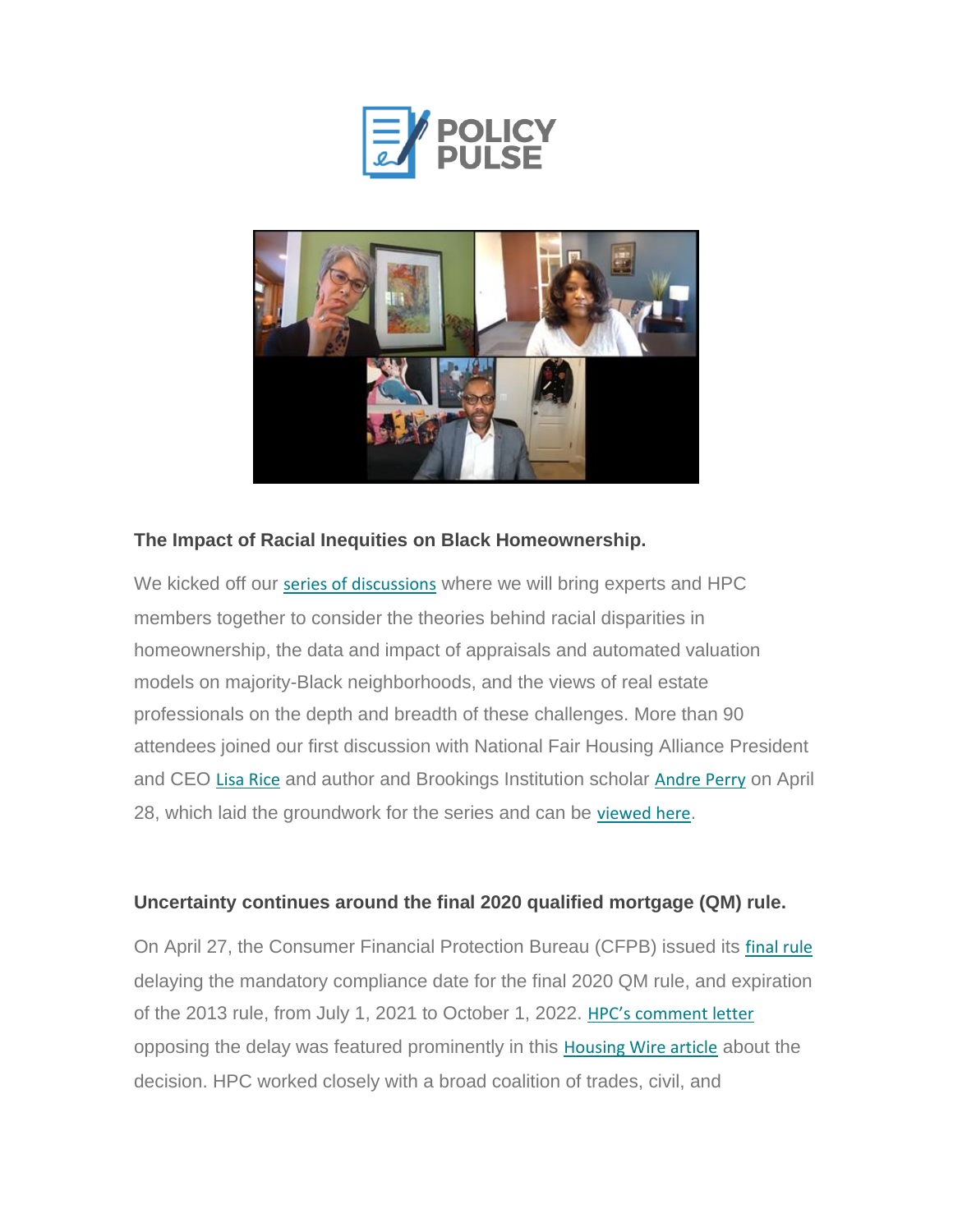consumer advocates to submit a [joint comment letter opposing the delay](https://housingpolicycouncil.us4.list-manage.com/track/click?u=5140623077e4523696cc45400&id=82b3f0af2a&e=c083e28ab2) and to encourage a similar [bipartisan letter to the CFPB](https://housingpolicycouncil.us4.list-manage.com/track/click?u=5140623077e4523696cc45400&id=1ed030aedd&e=c083e28ab2) from Senators Mark Warner (D-VA) and Tim Scott (R-SC). Our collective and individual efforts around the QM rule will continue, with our focus now moving to concerns with this quote from the final rule:

*"The Bureau plans to evaluate the General QM Final Rule's amendments to the General QM loan definition and will consider at a later date whether to initiate another rulemaking to reconsider other aspects of the General QM loan definition."*

#### **CFPB soliciting Input on Changes to Regulation X.**

The [CFPB's proposed changes](https://housingpolicycouncil.us4.list-manage.com/track/click?u=5140623077e4523696cc45400&id=70a860f7ed&e=c083e28ab2) to Regulation X, published on April 5, are intended to give borrowers affected by the pandemic more time to be evaluated for loss mitigation before foreclosure is initiated. The proposed rule would, among other elements, establish a temporary pre-foreclosure review period, permit certain streamlined loan modifications with incomplete applications, and amend the early intervention and reasonable diligence obligations. HPC's COVID working group is discussing and preparing a response to the proposed rule, which is due by May 10.

#### **Partnering with other Trade Associations.**

HPC [cosigned a letter](https://housingpolicycouncil.us4.list-manage.com/track/click?u=5140623077e4523696cc45400&id=23885b9638&e=c083e28ab2) with 17 other trade associations in April to the leadership of the House Financial Services Committee. The letter supports federal legislation to address legacy issues as the economy shifts away from LIBOR in June 2023.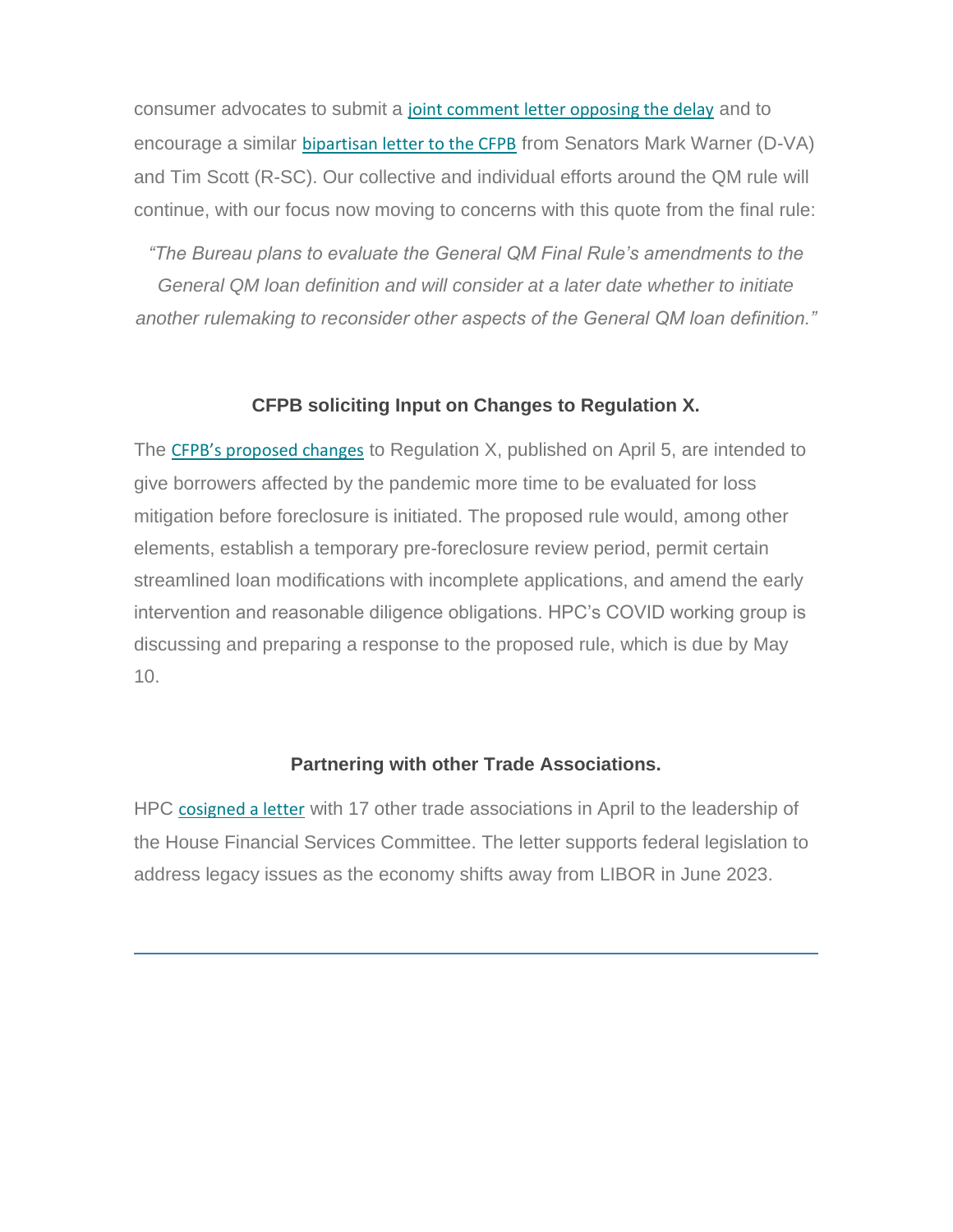

<span id="page-5-0"></span>*Below is a topline summary of the work of HPC's working groups during the month of April. Email [workinggroups@housingpolicycouncil.org](mailto:workinggroups@housingpolicycouncil.org) for more information or to be added/removed from a group.*

The **COVID Response working group** added four additional meetings to its twice weekly meetings to address the crush of COVID-related issues affecting servicers. Attendees discussed how servicers will interact with state and federal entities that are setting guidelines for and disbursing \$10 Billion to homeowners under the [Homeowners Assistance Fund](https://housingpolicycouncil.us4.list-manage.com/track/click?u=5140623077e4523696cc45400&id=bd655dfc2c&e=c083e28ab2). This working group is also drafting a comment letter due by May 10th on the [CFPB's proposed amendments to](https://housingpolicycouncil.us4.list-manage.com/track/click?u=5140623077e4523696cc45400&id=b2332afd14&e=c083e28ab2)  [Regulation X](https://housingpolicycouncil.us4.list-manage.com/track/click?u=5140623077e4523696cc45400&id=b2332afd14&e=c083e28ab2) and developing consolidated feedback to FHA regarding a variety of COVID-related forbearance issues.

The **GSE Foreclosure working group** met in April to discuss the implications of the CFPB's proposed The **QM working group** will schedule a call in May to discuss the CFPB's late-April decision to push back the mandatory compliance date of the final 2020 QM rule. The group will share concerns about the decision, consider the impact of the final rule on business operations, and determine how to proceed now that the final rule is in place.

The **Digital Verification of Income and Assets working group** conducted a survey on the status of member digital verification initiatives and held a subsequent kickoff meeting in April. The purpose of the group is to enable market adoption of digital verification of income processes for qualified mortgage products backing private label securitizations. The meeting focused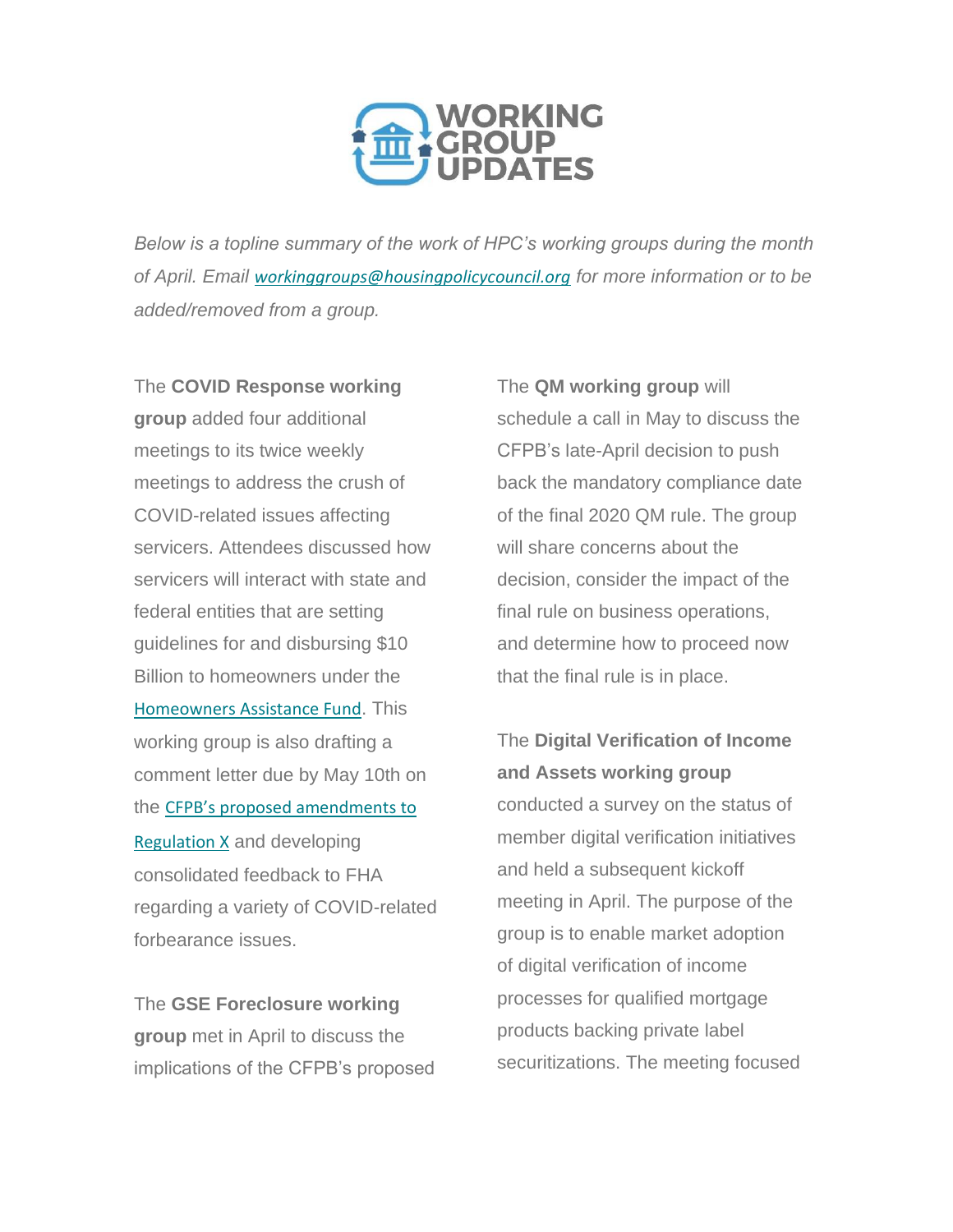Regulation X rule on GSE foreclosure timelines, including allowable fees and expected delays, to refine priorities and to identify foreclosure issues that will also affect timeframes in the government mortgage space.

The **Servicemember Affairs working group** met to evaluate the pros, cons, and challenges of working proactively with the [Defense](https://housingpolicycouncil.us4.list-manage.com/track/click?u=5140623077e4523696cc45400&id=7eec3fa18d&e=c083e28ab2)  [Manpower Data Center](https://housingpolicycouncil.us4.list-manage.com/track/click?u=5140623077e4523696cc45400&id=7eec3fa18d&e=c083e28ab2)'s (DMDC's) initiative to establish a direct connection for mortgage lenders to verify a borrower's active duty military status, as required by the Service Members Civil Relief Act. The group identified top priorities for creating a direct connection and agreed to seek an informational meeting with DMDC.

The **Veterans Affairs working group** met in April to hear research from and collaborate with Eric Stein from the Center for Responsible Lending and Kanav Bhagat, the former Director of Financial Markets Research for the JPMorgan Chase Institute, on ways to improve or

on identifying challenges and issues to adoption, as well as next steps.

The **Remote Online Notarization (RON) working group** also picked up activity in April. Working group members received updates on federal RON legislation, and individual member outreach is underway to identify and build consensus on additional objectives, including, for example, revisions to GSE/Ginnie Mae requirements.

The **LIBOR working group** received updates related to the status of federal LIBOR replacement legislation affecting legacy instruments without fallback provisions, including summaries of the congressional hearing held on this topic in April. HPC signed a [coalition letter](https://housingpolicycouncil.us4.list-manage.com/track/click?u=5140623077e4523696cc45400&id=c6cbfc3424&e=c083e28ab2) expressing support for a federal solution. HPC is currently collecting member input relating to any desired edits or amendments to the existing version of the federal solution.

The **Affordable Housing working group**, along with the Executive and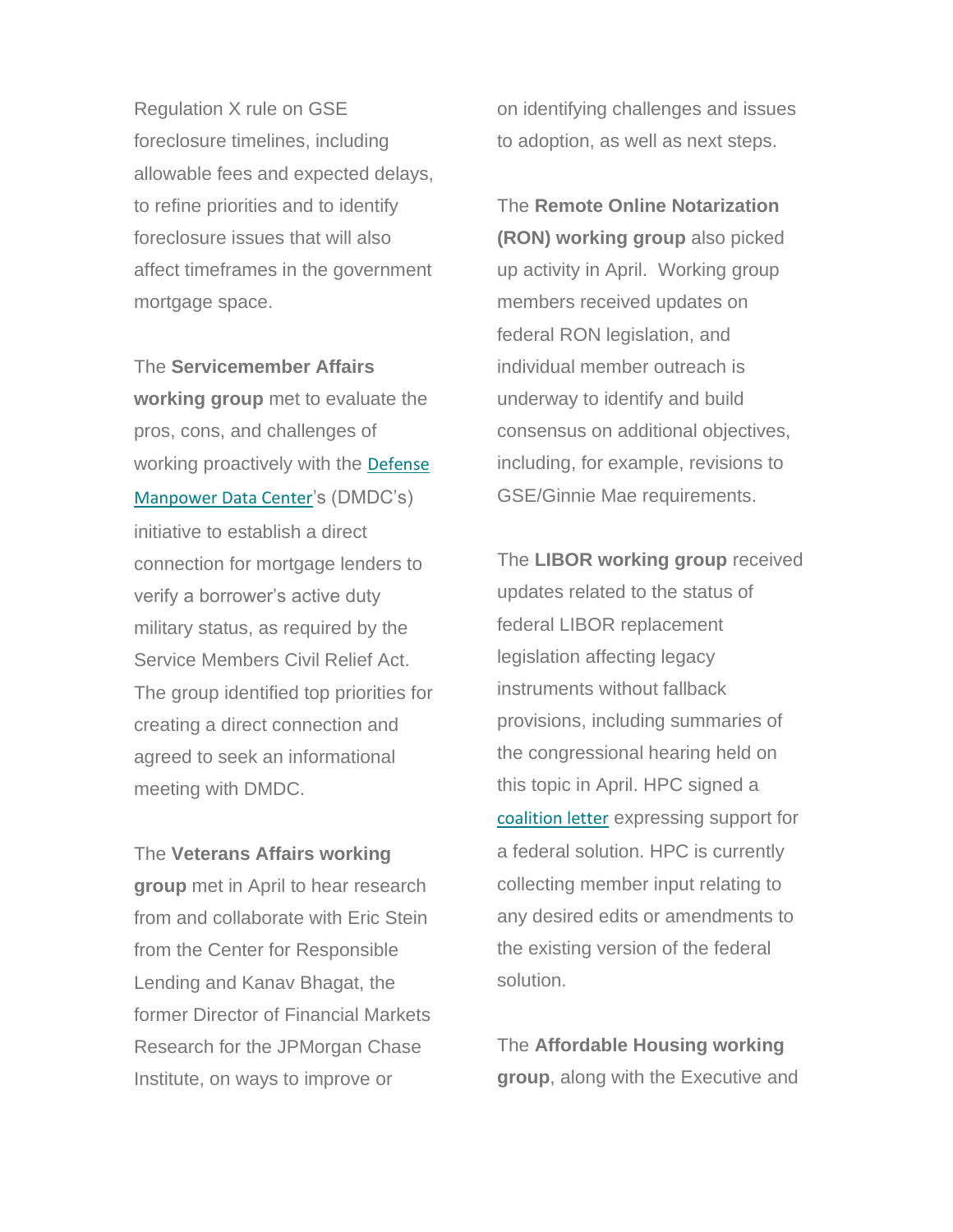enhance the VA's COVID loss mitigation process.

Advisory councils, met twice in April to hear presentations regarding two potential sustainable homeownership projects that HPC could support: Down Payment Resource presented a [downpayment assistance database](https://housingpolicycouncil.us4.list-manage.com/track/click?u=5140623077e4523696cc45400&id=a3884fc87f&e=c083e28ab2)  [collaboration](https://housingpolicycouncil.us4.list-manage.com/track/click?u=5140623077e4523696cc45400&id=a3884fc87f&e=c083e28ab2) and NeighborWorks America presented a [Neighborhood](https://housingpolicycouncil.us4.list-manage.com/track/click?u=5140623077e4523696cc45400&id=640d5aca0e&e=c083e28ab2)  [LIFT collaboration](https://housingpolicycouncil.us4.list-manage.com/track/click?u=5140623077e4523696cc45400&id=640d5aca0e&e=c083e28ab2). The working group met after the presentations to consider options for engaging in the two projects.





# **Citi's \$1 Billion Action for Racial Equity Initiative Is Addressing the Racial Wealth Gap**

<span id="page-7-0"></span>In a little over six months, Citi and the Citi Foundation's \$1 billion investment in strategic initiatives to help close the racial wealth gap and increase economic mobility in the U.S. has taken several significant first steps.

#### **[Read More](https://housingpolicycouncil.us4.list-manage.com/track/click?u=5140623077e4523696cc45400&id=3dd6b95113&e=c083e28ab2)**